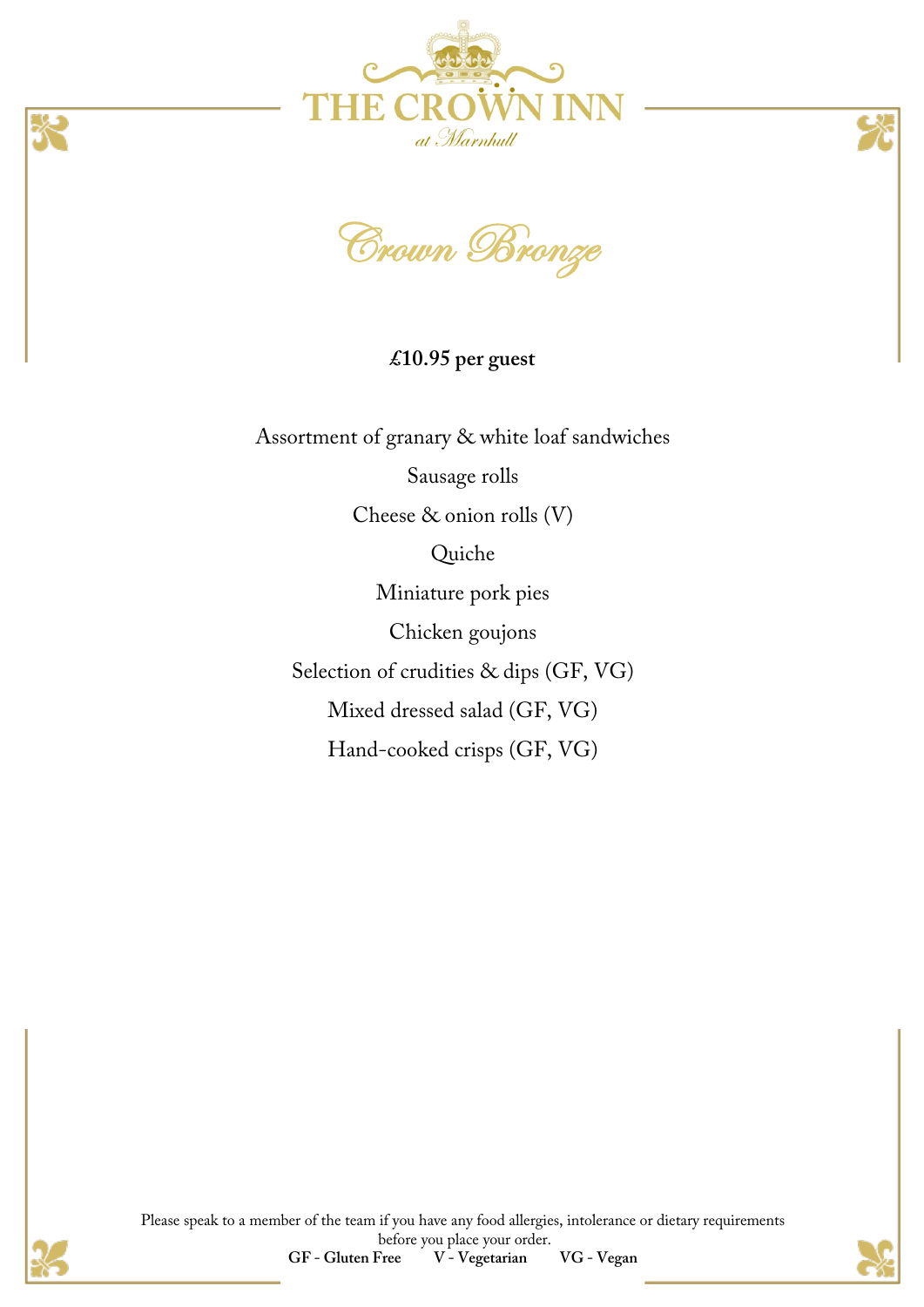



**£14.95 per guest**

Assortment of granary & white loaf sandwiches Platter of two cold meats & pickles (GF)

Sausage rolls

Roast potatoes (GF, VG)

Cheese & onion rolls (V)

Quiche

Miniature pork pies

Chicken goujons

Selection of crudities & dips (GF, VG)

Homemade Slaw (GF, VG)

Pasta Salad (VG)

Mixed dressed salad (VG)

Hand-cooked crisps (GF, VG)



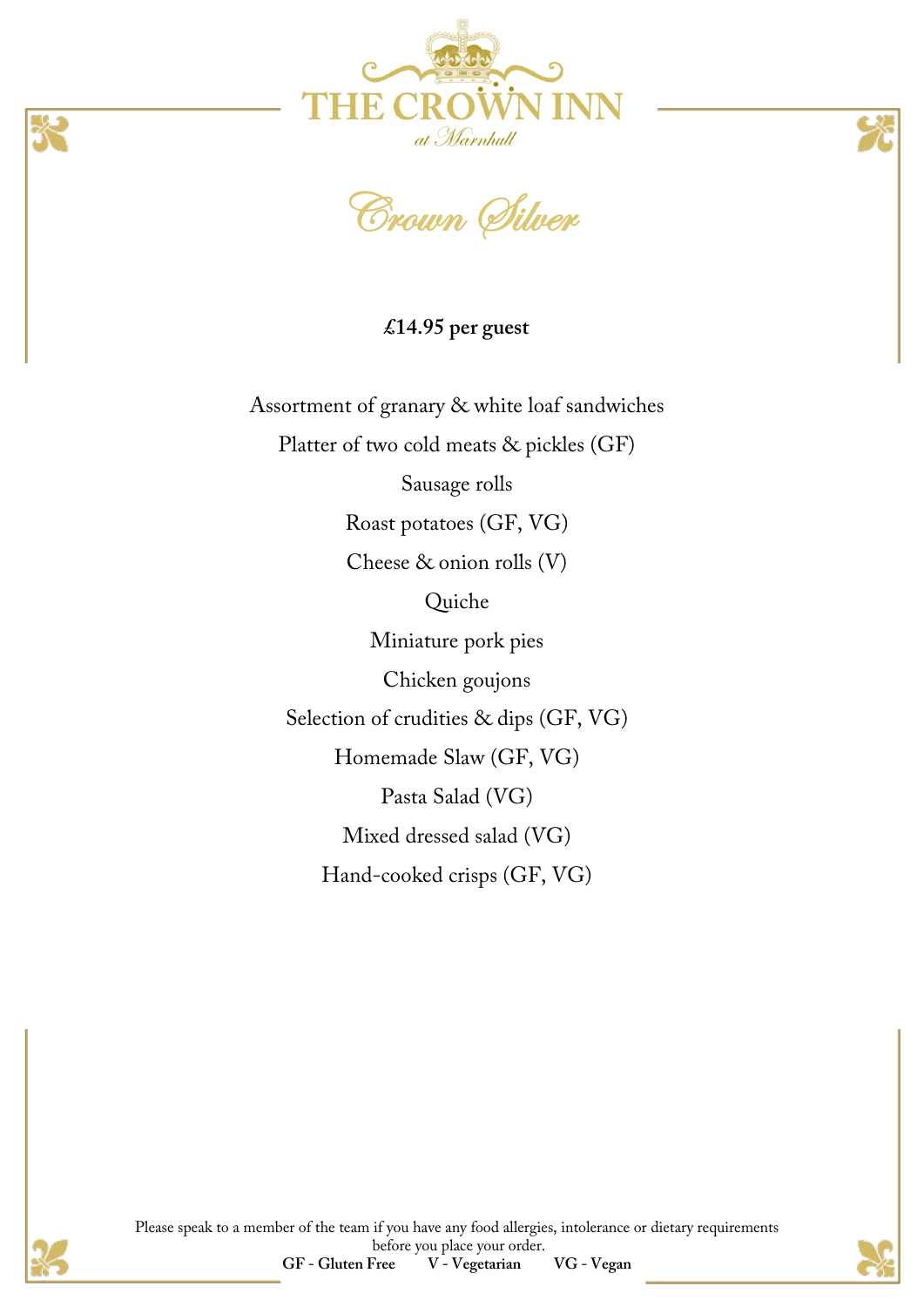



**£19.95 per guest**

Assortment of granary & white loaf sandwiches Platter of four cold meats & pickles (GF) Selection of cheese (GF, V) Dressed salmon Sausage rolls Roast potatoes (GF, VG) Cheese & onion rolls (V) Quiche Miniature pork pies Chicken goujons Selection of crudities & dips (GF, VG) Homemade Slaw (GF, VG) Pasta Salad (VG) Mixed dressed salad (GF, VG) Hand-cooked crisps (GF, VG) \*\*\*\* Chocolate brownie chunks (V)

Selection of cheesecakes (V)

Fruit cocktail (GF, VG)

Please speak to a member of the team if you have any food allergies, intolerance or dietary requirements before you place your order. **GF - Gluten Free V - Vegetarian VG - Vegan**